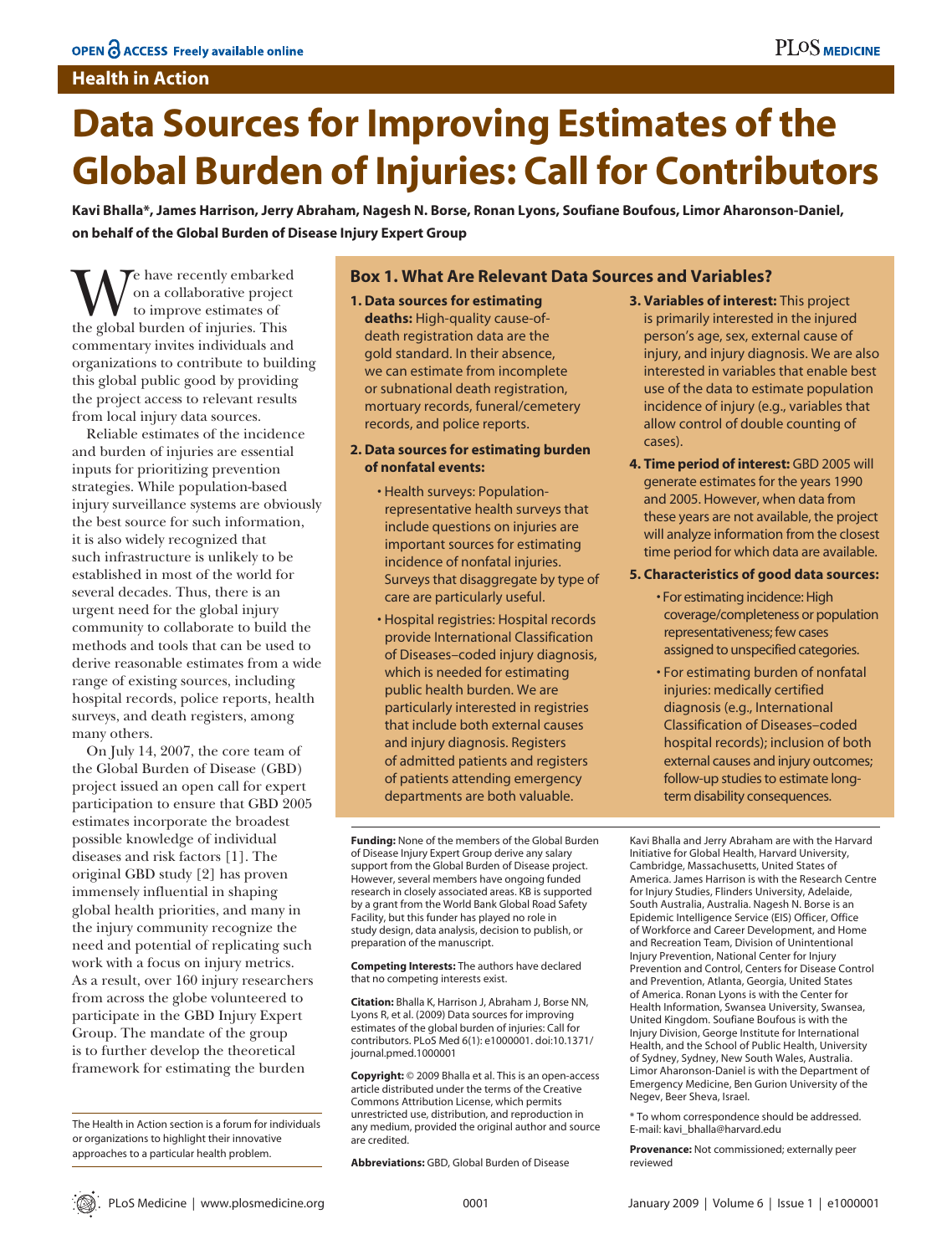

doi:10.1371/journal.pmed.1000001.g001

**Figure 1.** Known Data Sources that Could Contribute to the GBD Injuries Estimates If Data Access Were Available

This continuing environmental scan can be tracked on the expert group Web site [3].

of injuries, as well as to collect and analyze all available regional data sources. While keeping in mind the need to summarize best evidence for GBD 2005, the expert group also aims at developing these methods for similar work in the future. Various aspects of the group's efforts can be tracked online at our public Web site [3].

## **Challenges in Estimating the Global Burden of Injuries**

A basic guiding principle for this project is that best estimates of the burden of deaths and nonfatal injuries should be generated by inclusion of all existing knowledge and sources of information. Thus, arguably, the most important inputs for this project are existing local, regional, and national administrative data sources that routinely collect information about victims as well as research studies that have collected relevant information as part of their investigation. It is important to note that most countries do not have injury surveillance systems capable of directly reporting population-level estimates of deaths and nonfatal injuries. Thus, analytical tools are needed to maximize the utility of all known data sources for estimating the burden of injuries (see, for instance, [3,4]). In the context of estimating the global burden of injuries, relevant data sources (Box 1) can be used for improving the estimates of incidence of injuries (e.g., by external cause: road traffic crashes, falls, fires, etc.), correlating external causes with injury outcomes (e.g.,

likelihood of hip fractures in road traffic crashes), and/or for improving the estimates of the health burden associated with the disability due to nonfatal injuries. Few data sources can inform all three aspects. For instance, while population health surveys can help estimate incidence of injuries, they rarely provide reliable information about injury sequelae. Similarly, while medical records are one of the best sources for injury diagnosis, they are

## **Box 2. How Can You Participate?**

#### **You can contribute data by:**

- 1. Adding to the ongoing environmental scan: Tell us about other relevant data sources that potentially contain variables of interest to the project.
- 2. Helping us get access to data sources listed in the environmental scan. Data can be shared with our project in any of the following ways:
	- Provide us with case-level records. Availability of unit-level records (microdata) allows us to use advanced analytical tools to correct for data quality (e.g., reassignment of ill-defined cause categories).
	- Run our data extraction scripts and send us tabulations: We can provide scripts for most commonly used statistical packages that would produce appropriately grouped tabulations of the relevant variables.

often not population representative. Thus, piecing together information from multiple sources is a necessary aspect of estimating the burden of injuries.

Harmonizing results from these diverse sources of information requires the expert group to address a range of difficult analytical and theoretical issues. These include: reclassification of cases assigned to missing or unspecified categories, estimation of the burden associated with multiple trauma, the development of mappings from various external causes to injury outcomes, and the estimation of population incidence of injuries by coupling hospital administrative records with household surveys. These and various other issues pertinent to the estimation of the burden of injuries are being examined by expert group members and are being documented in a series of theoretical papers as described on our Web site [3]. While addressing the theoretical issues and building such a toolkit is a complex task, the expertise in the existing membership of our expert group and past work by the broader injury community [4] will likely result in progress in this direction. However, getting access to the data sources on

> • Provide us with any reports or publications that tabulate the relevant variables, and we will use algebraic mappings to the GBD definitions.

We request permission to share data sets with other researchers but will respect all data access restrictions requested by the owners of the information.

**Funding for data collection:** Although we do not have funding to support new data collection, we can work with groups to raise funds needed for access and translation of existing data sources.

**Joining the expert group:** The GBD Injury Expert Group is comprised solely of volunteer members who share a common interest in improving injury metrics from existing data sources. Although our work is unpaid, many of us have existing funding in closely related areas. We expect that group members will produce many collaborative research publications.